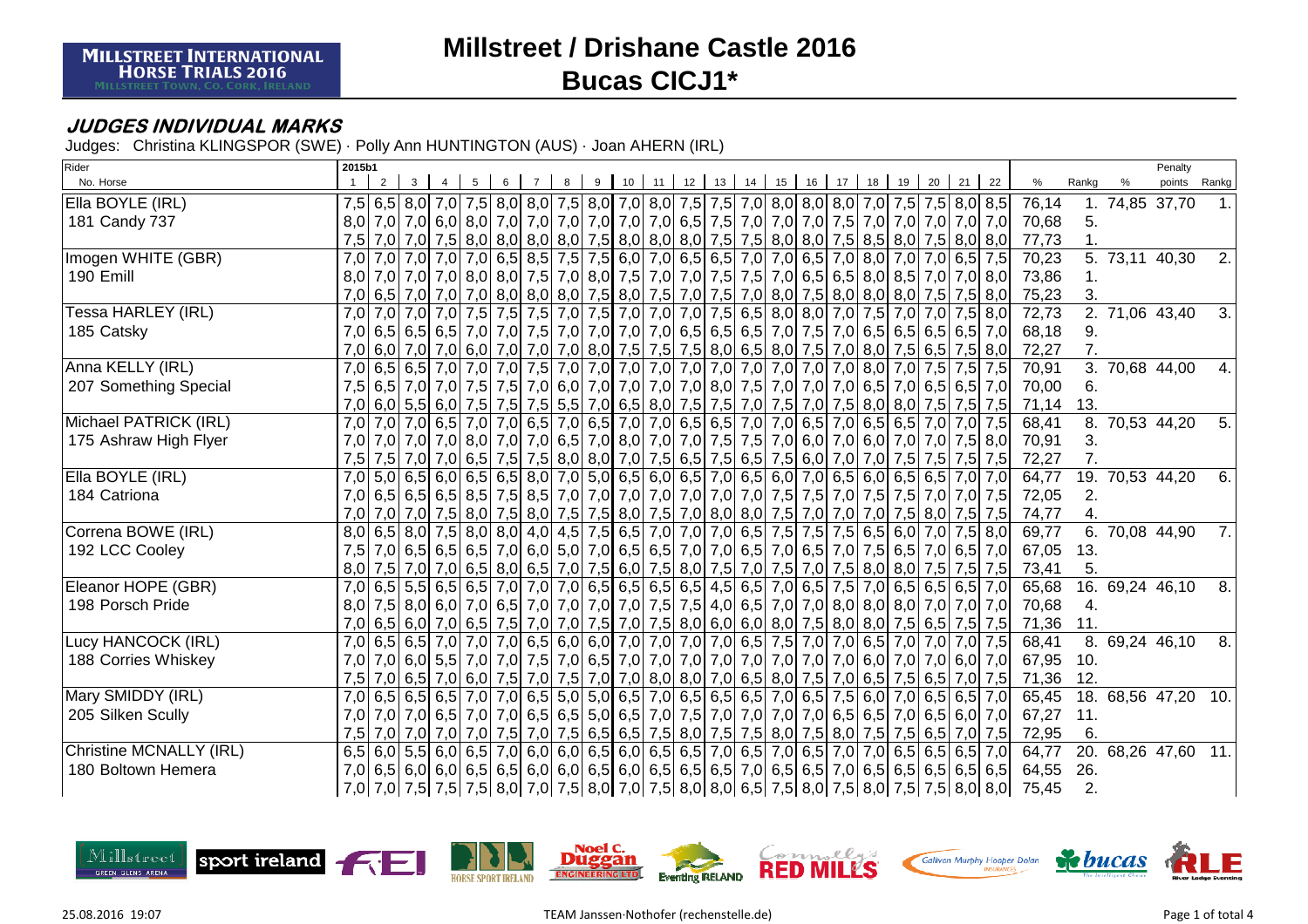### **JUDGES INDIVIDUAL MARKS**

Judges: Christina KLINGSPOR (SWE) · Polly Ann HUNTINGTON (AUS) · Joan AHERN (IRL)

| Rider                        | 2015b1           |                |                                                                                     |   |   |   |                |  |           |  |         |  |                                            |  |  |                                                                                                                                 |                            |       |                 | Penalty             |        |
|------------------------------|------------------|----------------|-------------------------------------------------------------------------------------|---|---|---|----------------|--|-----------|--|---------|--|--------------------------------------------|--|--|---------------------------------------------------------------------------------------------------------------------------------|----------------------------|-------|-----------------|---------------------|--------|
| No. Horse                    |                  | 2 <sup>1</sup> | 3 <sup>1</sup>                                                                      | 4 | 5 | 6 | $\overline{7}$ |  | 8 9 10 11 |  | $12$ 13 |  | 14   15   16   17   18   19   20   21   22 |  |  |                                                                                                                                 | %                          | Rankg | %               | points Rankg        |        |
| Ava BANAHAN (IRL)            | 7.5              |                |                                                                                     |   |   |   |                |  |           |  |         |  |                                            |  |  | 7,0 6,5 7,0 7,0 7,0 6,0 6,0 6,0 6,0 6,0 6,0 6,0 7,0 6,0 7,0 6,0 7,0 7,5 6,5 6,0 7,0 7,5                                         | 65,91                      |       | 15. 68,11 47,80 |                     | $-12.$ |
| 201 Rathnaleen Dark Secret   | 7,0              |                |                                                                                     |   |   |   |                |  |           |  |         |  |                                            |  |  | 7,0 6,5 6,0 6,5 7,0 6,5 7,0 6,5 7,0 6,0 6,5 7,0 7,0 7,0 7,0 7,0 6,5 7,0 6,0 7,0 6,5 6,0 6,5 6,0 6,5                             | 66,59                      | 16.   |                 |                     |        |
|                              | 7,5              |                |                                                                                     |   |   |   |                |  |           |  |         |  |                                            |  |  | 7,0 6,0 7,0 6,0 8,0 6,5 7,0 6,0 6,5 7,0 8,0 8,0 6,5 7,5 7,5 7,5 8,0 8,0 7,5 7,5 7,5 7,5 7,5                                     | 71,82                      | 9.    |                 |                     |        |
| Justine HARDING (IRL)        | 6,5              |                |                                                                                     |   |   |   |                |  |           |  |         |  |                                            |  |  | 7,0 6,5 6,0 7,0 7,0 7,0 7,0 7,0 6,0 6,5 6,5 6,5 6,5 7,0 6,5 6,5 6,5 6,5 7,0 7,0 6,5 7,0                                         | 66,59                      |       | 14. 67,88 48,20 |                     | 13.    |
| 196 MJI Wendy                | 7.0              |                |                                                                                     |   |   |   |                |  |           |  |         |  |                                            |  |  | 7,0 6,5 6,0 7,0 6,5 6,0 7,0 7,0 6,0 7,0 6,0 7,0 6,0 6,5 6,5 7,0 6,5 7,0 6,5 6,0 7,0 6,5 6,0 7,0                                 | 67,27                      | 11.   |                 |                     |        |
|                              | 7.0              |                |                                                                                     |   |   |   |                |  |           |  |         |  |                                            |  |  | 6,5 7,0 7,0 7,0 7,0 7,0 7,0 7,0 7,0 7,5 7,5 6,5 6,0 6,5 7,0 7,0 7,0 7,5 7,0 7,5 7,0 7,0 7,0 7,0                                 | 69,77                      | 17.   |                 |                     |        |
| <b>Eloise CARTER (GBR)</b>   | 6,5              |                |                                                                                     |   |   |   |                |  |           |  |         |  |                                            |  |  | 7,0 7,0 6,5 7,0 6,5 6,0 6,0 5,0 6,0 6,0 6,5 6,5 6,5 6,0 6,5 7,0 6,0 6,0 6,5 6,5 6,0 6,5 6,0 6,5                                 | 63,64                      |       | 22. 67,88 48,20 |                     | $-13.$ |
| 187 Chocolate Domino         | 7,0              |                |                                                                                     |   |   |   |                |  |           |  |         |  |                                            |  |  | 7,0 6,5 6,0 7,0 6,5 6,0 7,0 6,5 7,0 7,0 7,0 7,0 7,0 7,0 6,5 7,0 7,0 7,0 8,0 7,0 6,5 6,0 7,5                                     | 68,86                      | 8.    |                 |                     |        |
|                              | 7,0              | 7,0            |                                                                                     |   |   |   |                |  |           |  |         |  |                                            |  |  | 7,0 7,5 6,0 7,5 6,6 6,5 6,5 7,0 7,0 7,0 7,0 7,0 7,0 7,5 7,5 7,5 7,6 8,0 7,5 7,5 7,6 7,0 7,0 7,0                                 | 71,14                      | 14.   |                 |                     |        |
| Stephanie STAMMSCHROER (IRL) | 7.0              |                |                                                                                     |   |   |   |                |  |           |  |         |  |                                            |  |  | 7,0 6,5 7,0 6,5 7,0 6,5 7,0 6,0 6,0 6,5 7,0 6,5 6,5 7,0 7,0 7,0 6,5 7,0 7,0 6,5 7,0 6,5 7,0 6,5 7,0                             | 67,27                      |       |                 | 12. 67,88 48,20     | 13.    |
| 215 Tullabeg Horizon         |                  |                |                                                                                     |   |   |   |                |  |           |  |         |  |                                            |  |  | 7,0 6,5 6,5 6,6 6,6 7,0 7,0 6,5 6,0 6,0 6,0 6,5 7,0 6,5 7,0 6,5 7,0 7,0 7,0 6,5 7,0 6,5 7,0 6,5 6,0 6,5                         | 66,36                      | 17.   |                 |                     |        |
|                              |                  |                |                                                                                     |   |   |   |                |  |           |  |         |  |                                            |  |  | 7,0 6,5 7,0 7,5 6,5 7,0 6,5 7,0 6,5 7,0 6,5 6,5 7,0 7,0 7,5 7,0 7,0 7,0 6,5 8,0 7,5 7,0 7,0 7,0 7,0                             | 70,00                      | 16.   |                 |                     |        |
| Caoimhe EIVERS (IRL)         | 7,5              |                |                                                                                     |   |   |   |                |  |           |  |         |  |                                            |  |  | 4,5 7,0 5,5 7,0 7,0 6,5 7,0 6,5 7,0 6,5 7,0 7,0 7,0 7,5 7,0 7,5 6,5 7,0 5,0 6,5 6,5 7,0 7,0                                     | 66,82                      |       | 13. 67,80 48,30 |                     | 16.    |
| 209 Stellor Kings Cruise     | 7,5              |                |                                                                                     |   |   |   |                |  |           |  |         |  |                                            |  |  | 4,0 7,0 6,0 7,0 6,5 7,0 6,5 7,0 7,5 6,0 7,0 7,0 7,0 6,5 7,5 7,0 7,0 5,0 7,0 7,0 6,5 7,0                                         | 66,82                      | 14.   |                 |                     |        |
|                              | 7,0              |                |                                                                                     |   |   |   |                |  |           |  |         |  |                                            |  |  | 4,0 7,0 6,5 7,0 6,5 7,0 6,0 7,0 7,5 7,0 7,5 8,0 7,5 7,0 7,5 7,0 7,5 7,0 8,0 7,0 6,5 7,5 7,0                                     | 69,77                      | 17.   |                 |                     |        |
| Mary SMIDDY (IRL)            | 7,0              |                | 6,5 7,0 6,5 7,0 7,0 6,0 6,0 7,0 6,5 7,0 7,0 7,5 7,0 7,0 6,5 7,0 6,0 6,5 6,5 7,0 7,5 |   |   |   |                |  |           |  |         |  |                                            |  |  |                                                                                                                                 | 67,73                      |       | 11. 67,50 48,80 |                     | 17.    |
| 182 Carraigh Rua             | 7.01             |                |                                                                                     |   |   |   |                |  |           |  |         |  |                                            |  |  | 7,0 7,0 7,0 6,5 7,0 6,5 7,0 6,0 6,0 5,0 6,5 6,5 6,5 7,5 6,5 7,0 7,5 7,0 5,5 6,5 6,5 6,0 6,5 7,0                                 | 65,91                      | 19.   |                 |                     |        |
|                              |                  |                |                                                                                     |   |   |   |                |  |           |  |         |  |                                            |  |  | 7,0 6,5 7,5 6,5 7,0 6,0 7,6 6,5 7,0 7,0 7,0 7,0 7,5 7,5 6,0 7,0 7,0 7,0 7,0 6,5 7,5 6,5 7,0 7,0                                 | 68,86                      | 19.   |                 |                     |        |
| Hannah LANGAN (IRL)          | 6,5              |                |                                                                                     |   |   |   |                |  |           |  |         |  |                                            |  |  | $6,0$ 7,0 6,5 6,5 6,0 6,0 6,0 6,0 5,5 4,0 6,0 6,0 6,5 6,0 6,5 6,5 6,0 6,5 6,5 6,5 6,0 6,0 6,0 6,0                               | 61,36                      |       |                 | 28. 67,35 49,00     | 18.    |
| 212 Tinka's Gold             | 8.0              |                |                                                                                     |   |   |   |                |  |           |  |         |  |                                            |  |  | 7,0 7,0 6,5 6,5 7,5 7,0 6,0 5,0 5,5 7,0 6,5 7,0 7,0 7,5 7,5 8,0 7,5 8,0 7,0 6,0 7,0 6                                           | 69,09                      | 7.    |                 |                     |        |
|                              | 7,5              |                |                                                                                     |   |   |   |                |  |           |  |         |  |                                            |  |  | 7,0 7,0 7,0 6,0 6,5 7,5 7,0 7,0 6,0 7,0 7,0 8,0 8,0 8,0 7,5 7,0 7,5 7,0 8,0 7,0 7,0 7,0                                         | 71,59                      | 10.   |                 |                     |        |
| Ciara O'SULLIVAN (IRL)       | 7,5              |                | 6,0 7,0 7,0 7,0 7,0 6,0 6,5 7,0 7,0 7,5 7,0 7,0 6,5 7,5 7,0 7,5                     |   |   |   |                |  |           |  |         |  |                                            |  |  | 7,0 7,0 7,0 7,5 7,0                                                                                                             | 69,77                      | 6.    |                 | 67,27 49,10 19.     |        |
| 210 Stonehavens Cloud        | 7.01             |                |                                                                                     |   |   |   |                |  |           |  |         |  |                                            |  |  | 6,0 6,5 6,5 6,6 6,6 7,0 6,5 7,0 7,0 7,0 6,5 6,5 6,0 7,0 7,0 6,5 6,0 6,5 6,5 6,5 6,5 6,0 6,5 7,0                                 | 65,91                      | 19.   |                 |                     |        |
|                              | 7.0              |                |                                                                                     |   |   |   |                |  |           |  |         |  |                                            |  |  | $(6,0)$ 7,0 $(6,5)$ 5,0 $(7,0)$ 7,0 $(7,0)$ 6,5 $(6,5)$ 6,0 $(7,0)$ 7,0 $(7,0)$ 7,0 $(6,5)$ 7,0 $(7,5)$ 6,5 $(6,0)$ 6,5 $(6,0)$ | 66,14                      | 25.   |                 |                     |        |
| Christine O'DONNELL (IRL)    | 7.0              |                |                                                                                     |   |   |   |                |  |           |  |         |  |                                            |  |  | 6,5  6,5  7,0  7,5  7,0  7,0  6,5  7,5  7,0  7,0  7,0  7,5  6,5  7,0  7,0  7,0  7,5  7,0  7,0  7,5  7,5                         | 70,45                      |       |                 | 4. 67,12 49,30      | 20.    |
| 179 Blessington Prince Royal | 6,5              |                |                                                                                     |   |   |   |                |  |           |  |         |  |                                            |  |  | 7,0 6,0 7,0 6,5 6,0 7,0 6,5 6,0 6,6 6,6 6,5 6,5 6,5 6,5 6,5 6,5 6,5 6,6 6,0 6,0 7,0 6,5 6,0 6,5                                 | 64,32                      | 27.   |                 |                     |        |
|                              | 7,0              | 7,0            |                                                                                     |   |   |   |                |  |           |  |         |  |                                            |  |  | 7,5 7,0 7,0 7,0 6,5 6,5 7,0 6,5 7,0 6,5 6,5 6,0 7,0 6,5 6,5 6,5 6,6 6,0 6,5 7,0 7,0 6,5 6,5                                     | 66,59                      | 24.   |                 |                     |        |
| Rebecca COONAN (IRL)         | 7.0              | 6.0            |                                                                                     |   |   |   |                |  |           |  |         |  |                                            |  |  | 7,0 6,0 7,0 8,0 6,5 6,0 6,5 7,0 7,0 7,0 7,0 7,5 7,0 6,5 7,0 7,0 6,5 7,0 6,5 7,0 6,5 7,0 7,5                                     | 68,41                      |       |                 | 8. 66,67 50,00 21.  |        |
| 191 Jantar                   | 7.0 <sub>l</sub> |                |                                                                                     |   |   |   |                |  |           |  |         |  |                                            |  |  | 6,5 7,0 6,5 7,0 6,5 6,0 5,5 7,0 7,0 7,0 7,0 6,0 6,5 6,5 6,0 6,5 6,5 6,0 6,5 6,5 6,5 6,5 6,6 6,6 6,5                             | 64,77                      | 25.   |                 |                     |        |
|                              | 7.0              |                |                                                                                     |   |   |   |                |  |           |  |         |  |                                            |  |  | 6,0 6,5 6,5 6,5 7,5 8,0 6,5 6,5 7,0 7,5 6,0 6,0 7,0 7,5 6,0 6,5 6,5 7,0 6,5 6,5 6,5 6,6 6,0 6,5                                 | 66,82                      | 23.   |                 |                     |        |
| Katie RILEY (IRL)            |                  |                |                                                                                     |   |   |   |                |  |           |  |         |  |                                            |  |  | 7,5 6,5 7,0 6,0 7,0 7,0 4,5 6,0 6,0 6,0 6,5 6,5 6,5 7,0 7,0 7,0 7,0 6,5 6,0 6,5 6,5 6,5 6,5 7,0                                 | 164,55                     |       |                 | 21. 66,36 50,50 22. |        |
| 217 Versace Biscuit          |                  |                |                                                                                     |   |   |   |                |  |           |  |         |  |                                            |  |  |                                                                                                                                 | 166,36                     | 17.   |                 |                     |        |
|                              |                  |                |                                                                                     |   |   |   |                |  |           |  |         |  |                                            |  |  |                                                                                                                                 | 7,5 7,0 6,0 6,5 6,5 168,18 | 22.   |                 |                     |        |

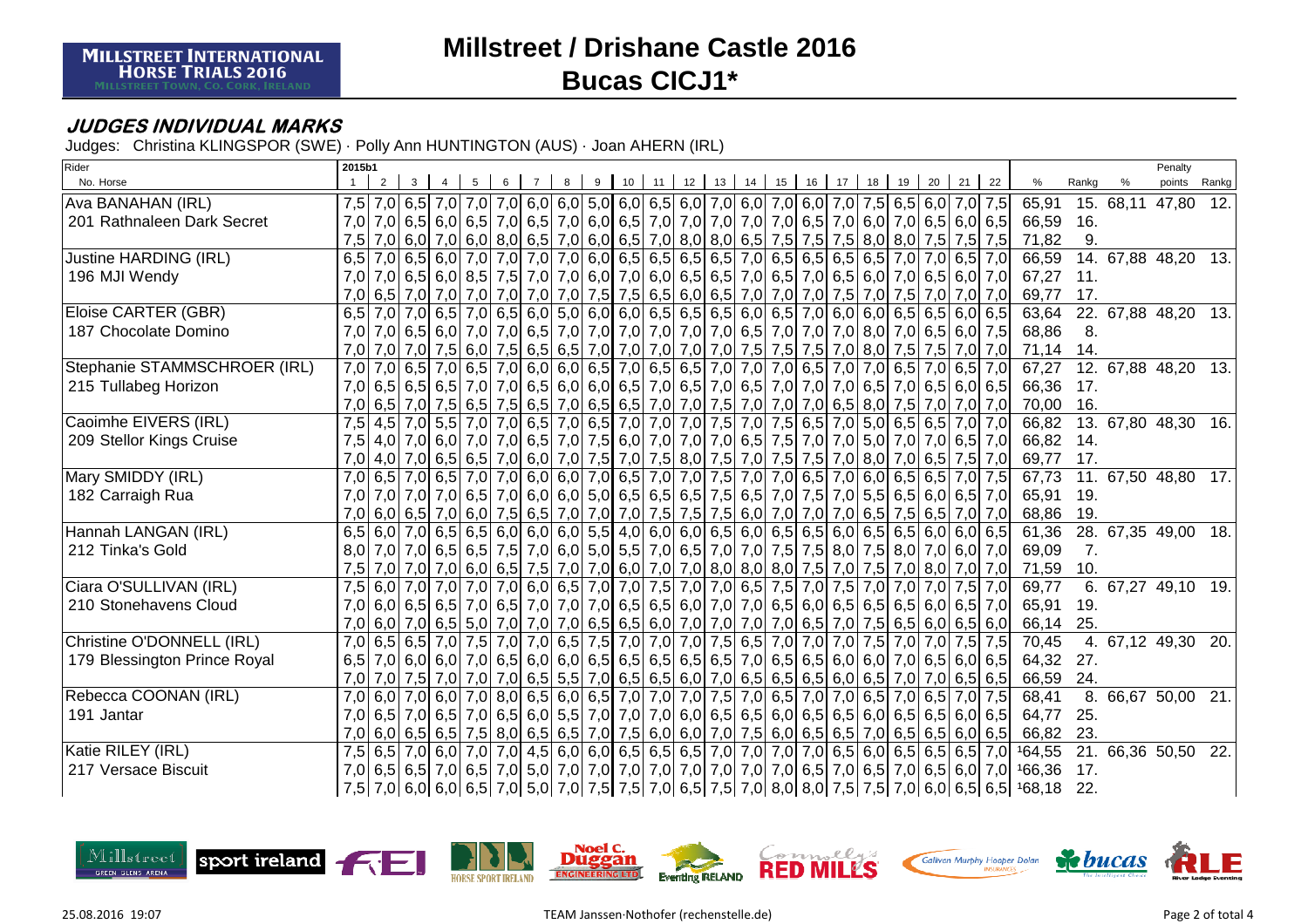### **JUDGES INDIVIDUAL MARKS**

Judges: Christina KLINGSPOR (SWE) · Polly Ann HUNTINGTON (AUS) · Joan AHERN (IRL)

| Rider                    | 2015b1           |             |                                                                                       |                |     |   |   |  |  |                  |  |     |                         |    |       |                                                                                                             |           |       | Penalty             |                   |
|--------------------------|------------------|-------------|---------------------------------------------------------------------------------------|----------------|-----|---|---|--|--|------------------|--|-----|-------------------------|----|-------|-------------------------------------------------------------------------------------------------------------|-----------|-------|---------------------|-------------------|
| No. Horse                |                  | $2^{\circ}$ | $3-1$                                                                                 | $\overline{4}$ | - 5 | 6 | 8 |  |  | 9 10 11 12 13 14 |  |     | 15 16 17 18 19          | 20 | 21 22 |                                                                                                             | %         | Rankg | points              | Rankg             |
| Izzy RILEY (IRL)         |                  |             |                                                                                       |                |     |   |   |  |  |                  |  |     |                         |    |       | 6,5 5,5 5,5 6,0 6,5 6,5 6,5 8,0 7,0 6,0 6,5 6,5 6,0 6,5 6,0 6,5 6,0 6,0 6,0 6,0 6,5 6,0 6,5 7,0             | 63,41     |       | 24. 65,76 51,40     | $\overline{23}$ . |
| 176 Ballycarron Lad      |                  |             |                                                                                       |                |     |   |   |  |  |                  |  |     |                         |    |       | 6,0 6,5 6,0 7,0 7,0 6,0 7,5 7,0 6,5 6,5 6,5 7,0 6,5 6,6 7,0 6,6 6,0 7,0 6,5 6,0 7,0 6,5 6,0 7,0 6,5 6,0 6,5 | 65,23 22. |       |                     |                   |
|                          | 7,0              |             |                                                                                       |                |     |   |   |  |  |                  |  |     |                         |    |       | 5,5 7,5 6,0 7,0 7,0 7,5 7,5 7,5 7,0 6,5 7,0 6,5 7,0 6,5 6,6 7,5 6,5 7,0 7,5 7,5 6,5 7,0 7,0 7,0             | 68,64     | 20.   |                     |                   |
| Joanne CORISH (IRL)      |                  |             |                                                                                       |                |     |   |   |  |  |                  |  |     |                         |    |       |                                                                                                             | 63,41     |       | 24. 65,38 51,90 24. |                   |
| 204 Shuil Coillte        | 6.5              |             |                                                                                       |                |     |   |   |  |  |                  |  |     |                         |    |       | 7,0 6,5 6,5 6,6 6,6 7,0 6,6 7,0 6,5 7,0 7,0 7,0 7,0 6,5 7,0 6,5 7,0 7,0 6,5 6,5 6,5 6,0 6,5 7,0             | 66,82     | - 15. |                     |                   |
|                          | 7.0              |             |                                                                                       |                |     |   |   |  |  |                  |  |     |                         |    |       | 7,0 7,0 6,5 6,5 7,0 6,5 7,0 6,5 6,5 6,5 7,0 7,0 6,5 6,5 6,0 6,5 6,5 6,5 7,0 6,5 6,5 6,0 6,0 6,0             | 65,91     | 27.   |                     |                   |
| Julia CROWE (IRL)        | 6,5              |             |                                                                                       |                |     |   |   |  |  |                  |  |     |                         |    |       | $6,5$ 5,0 6,0 7,0 6,5 6,5 6,5 6,5 6,0 6,5 6,0 6,0 6,0 6,0 6,5 4,0 6,5 7,0 6,0 6,5 6,0 6,5                   | 62,05     |       | 27. 65,30 52,10 25. |                   |
| 183 Castlequarter Rambo  | 6,5              |             |                                                                                       |                |     |   |   |  |  |                  |  |     |                         |    |       | 7,0 6,0 7,0 6,5 6,5 6,5 6,5 6,0 7,0 7,5 7,0 6,0 7,0 7,0 7,0 7,0 4,0 7,0 6,5 7,0 6,5 6,5 6,5 6,5             | 65,45     | 21.   |                     |                   |
|                          | 7,5              |             | 6,0 6,0 7,0 7,0 7,0 6,5 7,0 7,5 7,5 7,5 6,5 7,0 6,5 6,5 4,0                           |                |     |   |   |  |  |                  |  | 7,0 | 7,0 7,5 7,0             |    |       | $7,5$ 7,5                                                                                                   | 68,41     | 21.   |                     |                   |
| Sophie ALEXANDER (IRL)   | 7,0              |             |                                                                                       |                |     |   |   |  |  |                  |  |     |                         |    |       | 7,5 7,0 7,5 7,0 7,5 8,0 4,0 4,0 6,5 7,0 8,0 4,0 7,0 7,0 7,5 7,0 5,0 6,5 6,0 7,0 6,5 7,0                     | 65,68     |       | 16. 65,00 52,50     | 26.               |
| 214 Treliver Desdemona   | 7.5              |             |                                                                                       |                |     |   |   |  |  |                  |  |     |                         |    |       | 7,5 7,0 7,0 6,5 8,0 5,0 4,0 6,0 6,5 7,0 4,0 7,0 6,5 7,0 7,0 4,0 5,5 6,5 7,0 6,0 6,0 6,1                     | 63,18 31. |       |                     |                   |
|                          | 7.0              |             |                                                                                       |                |     |   |   |  |  |                  |  |     |                         |    |       | 7,5 7,0 6,5 6,5 6,5 7,5 6,0 6,0 7,5 7,0 8,0 4,0 7,0 6,5 7,0 7,0 6,0 6,5 6,5 6,5 6,6 6,0 6,0                 | 66,14     | 25.   |                     |                   |
| Padraig HARRINGTON (IRL) | 6,5              |             |                                                                                       |                |     |   |   |  |  |                  |  |     |                         |    |       | $6,5$ 6,5 6,5 6,5 6,6 6,0 6,5 6,0 4,0 6,0 6,0 6,0 6,5 6,0 6,0 6,5 3,0 6,0 6,5 6,5 6,5 6,0 6,0 6,0           | 60,00     |       | 30. 64,85 52,70 27. |                   |
| 216 Tullabeg Vision      | 7,0              |             |                                                                                       |                |     |   |   |  |  |                  |  |     |                         |    |       | 7,0 6,5 6,0 6,5 6,0 6,5 7,0 6,5 5,0 6,0 6,0 6,5 7,0 7,0 6,5 7,0 4,0 7,0 6,0 7,0 6,5 6,0 6,5 6,0 7,0         | 64,09     | 28.   |                     |                   |
|                          | 7,5              |             |                                                                                       |                |     |   |   |  |  |                  |  |     |                         |    |       | 7,0 6,5 7,0 6,5 7,0 6,5 7,5 7,0 7,0 7,0 7,0 7,5 7,0 7,5 7,0 8,0 4,0 7,0 8,0 7,5 7,0 7,0 7,5 7,0 7,5         | 70,45 15. |       |                     |                   |
| Sam MICKLEM (IRL)        | 7,0              |             | $6,5$ 6,5 7,0 6,5 7,0 7,5 7,0 6,0 6,5 7,0 4,0 4,0 6,5 7,0 4,0                         |                |     |   |   |  |  |                  |  |     | 7,0 7,0 7,0 6,5 6,0 6,5 |    |       |                                                                                                             | 63,64     |       | 22. 63,64 54,50     | 28.               |
| 206 Smart Spirit         | 7,0              |             |                                                                                       |                |     |   |   |  |  |                  |  |     |                         |    |       | 7,0 6,5 6,5 6,5 6,6 7,0 7,0 5,0 6,0 7,0 4,0 4,0 6,0 7,5 6,5 4,0 6,5 6,5 7,0 6,5 6,0 6,0 6,5                 | 62,05     | 34.   |                     |                   |
|                          | 7.5              |             |                                                                                       |                |     |   |   |  |  |                  |  |     |                         |    |       | 6,5 6,5 6,6 6,5 6,5 7,5 7,5 7,6 7,0 6,5 7,0 4,0 6,0 7,5 4,0 7,5 7,5 7,5 7,5 6,0 6,5 6,5 6,5                 | 65,23     | 29.   |                     |                   |
| Lexi KILFEATHER (IRL)    | 6,5              |             |                                                                                       |                |     |   |   |  |  |                  |  |     |                         |    |       | $(6,0)$ 5,0 5,0 6,0 6,5 6,0 6,0 6,0 6,5 6,0 6,5 6,0 6,0 6,0 6,0 6,0 6,0 6,5 5,5 6,0 6,0 6,0 6,0 6,5         | 60,23     |       | 29. 63,64 54,50 29. |                   |
| 178 Battenburg           | 7,0              |             |                                                                                       |                |     |   |   |  |  |                  |  |     |                         |    |       | 6,5 6,0 6,5 6,5 6,5 7,0 6,5 7,0 6,5 6,5 6,5 6,5 6,5 6,5 6,0 6,0 6,0 7,0 7,0 6,5 6,0 6,5                     | 65,00     | 23.   |                     |                   |
|                          | 7,0              |             |                                                                                       |                |     |   |   |  |  |                  |  |     |                         |    |       | $6,5$ 6,0 6,0 7,0 7,0 7,0 7,0 7,0 7,5 6,0 6,5 6,5 7,0 7,0 7,0 6,0 6,0 6,5 7,0 6,0 6,0 6,0 6,0               | 65,68     | 28.   |                     |                   |
| Isabel PERSSE (IRL)      | $\overline{7,0}$ |             | $4,0$ 6,5 7,0 7,5 6,5 6,0 6,0 6,5 6,5 6,5 6,5 6,0 6,5 6,5 6,5 5,0 6,0 6,5 6,0 6,0 6,0 |                |     |   |   |  |  |                  |  |     |                         |    |       | 6,06,5                                                                                                      | 62,50     |       | 26. 63,64 54,50 30. |                   |
| 189 DBS Houdini          | 7,5              |             |                                                                                       |                |     |   |   |  |  |                  |  |     |                         |    |       | 4,0 7,0 6,5 7,0 6,5 7,0 6,0 6,5 6,0 6,5 6,6 6,5 6,5 6,5 7,0 7,0 7,0 5,5 6,0 6,0 6,5 6,5 6,0 6,5 6,0 6,5     | 63,41     | 30.   |                     |                   |
|                          | 7,0              |             |                                                                                       |                |     |   |   |  |  |                  |  |     |                         |    |       | 4,0 7,0 6,5 7,0 6,5 7,0 7,6 6,0 6,6 7,0 6,5 6,5 6,0 7,0 6,5 7,5 6,0 6,5 7,0 6,5 6,5 6,0 6,0 6,0             | 65,00     | 32.   |                     |                   |
| Josephine POLLOCK (IRL)  | 6,5              |             |                                                                                       |                |     |   |   |  |  |                  |  |     |                         |    |       | $6,0$ 5,5 5,5 6,0 6,0 5,0 6,0 6,0 6,0 6,5 6,0 6,0 6,0 6,0 6,5 6,0 5,5 6,5 6,0 6,5 5,0 5,0 5,0               | 59,09     |       | 33. 61,89 57,20 31. |                   |
| 193 Lislan Golden Eye    | 6,5              |             |                                                                                       |                |     |   |   |  |  |                  |  |     |                         |    |       | 6,0 6,5 6,6 6,6 6,0 6,6 6,0 6,0 5,5 7,0 6,5 7,0 6,5 7,0 7,0 7,0 6,5 6,5 6,5 6,5 6,5 6,5 6,5 6,0 6,0         | 63,86     | 29.   |                     |                   |
|                          | 6,5              |             |                                                                                       |                |     |   |   |  |  |                  |  |     |                         |    |       | 5,5 6,0 6,0 6,0 6,0 6,0 6,5 6,0 7,0 6,0 6,5 6,0 7,0 6,0 6,5 6,0 6,5 6,0 7,0 7,0 7,0 6,5 6,0 6,0             | 62,73     | 35.   |                     |                   |
| Marcus HAYDEN (IRL)      | 6,5              |             |                                                                                       |                |     |   |   |  |  |                  |  |     |                         |    |       | 6,0 5,5 6,0 7,0 7,0 5,0 5,0 4,0 6,0 6,0 5,5 3,0 5,0 6,0 6,0 6,0 6,5 6,0 6,0 6,5 5,5 6,0                     | 57,27     |       | 36. 61,67 57,50     | 32.               |
| 197 Mount Panther        | 7,5              |             |                                                                                       |                |     |   |   |  |  |                  |  |     |                         |    |       | 6,5 6,5 7,0 7,0 7,0 7,0 6,5 6,6 6,0 6,5 7,0 7,0 3,0 6,0 7,0 6,5 7,0 6,5 7,0 6,5 7,0 6,5 6,5 6,5             | 65,00     | 23.   |                     |                   |
|                          | 7,5              |             |                                                                                       |                |     |   |   |  |  |                  |  |     |                         |    |       | $6,0$ 6,5 7,0 6,0 7,5 6,0 6,0 5,0 6,0 7,0 6,5 4,0 5,5 7,0 6,0 7,0 6,0 7,0 6,5 6,0 6,0 6,0                   | 62,73     | 35.   |                     |                   |
| Lucy HANCOCK (IRL)       |                  |             |                                                                                       |                |     |   |   |  |  |                  |  |     |                         |    |       | $6,5$ 5,0 5,0 5,5 6,0 6,5 6,5 6,5 6,0 6,0 5,0 5,5 6,0 6,0 5,0 6,0 6,0 6,0 6,0 5,5 6,0 5,0 5,0 5,5 6,0       | 57,50     |       | 35. 61,59 57,60 33. |                   |
| 199 Porter Lady          |                  |             |                                                                                       |                |     |   |   |  |  |                  |  |     |                         |    |       | 6,0 6,5 5,5 5,0 6,0 6,5 7,0 6,5 6,0 6,0 6,5 6,5 6,5 6,6 6,0 6,5 6,5 6,5 6,5 6,5 6,5 6,5 6,5 6,0 6,0 6,0 6,0 | 62,27     | 33.   |                     |                   |
|                          | 7,5              |             |                                                                                       |                |     |   |   |  |  |                  |  |     |                         |    |       | 5,5 6,5 6,5 6,5 6,5 6,5 6,5 7,0 6,5 6,0 7,0 7,0 6,0 5,0 7,5 7,0 7,0 7,5 7,0 6,5 6,5 6,5 6,5                 | 65,00     | 31.   |                     |                   |